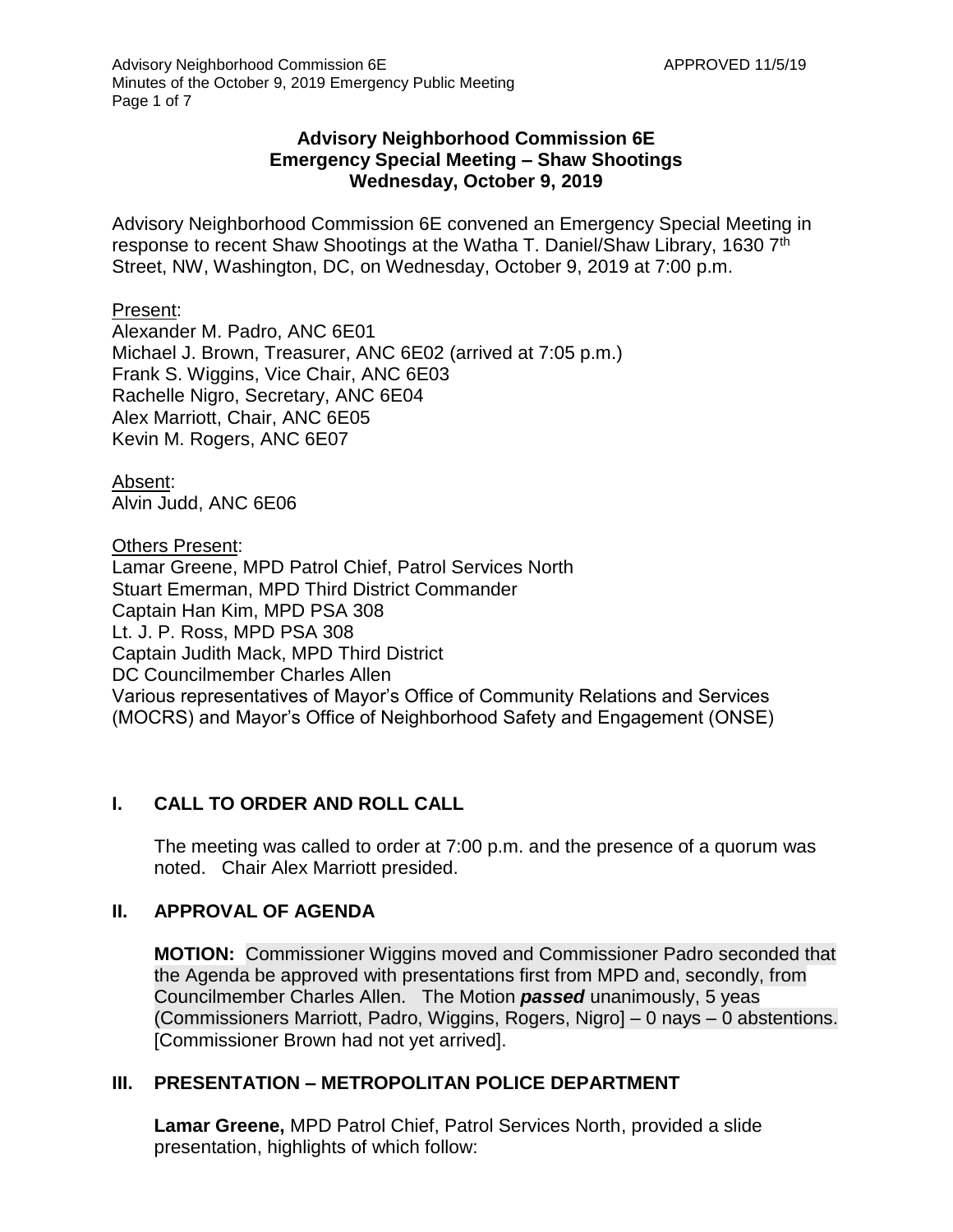**Citywide Calls for Service 2010-2018** – 120,000; Response time was 6 minutes, 40 seconds; Today it is 5 minutes, and 20 seconds.

| Citywide Crime Statistics - 2018 vs. 2019 (as of October 8) |        |        |          |  |  |
|-------------------------------------------------------------|--------|--------|----------|--|--|
| <b>Offense</b>                                              | 2018   | 2019   | % Change |  |  |
| Homicide                                                    | 122    | 131    | 7%       |  |  |
| Sex Abuse                                                   | 234    | 162    | $-31%$   |  |  |
| Assault w/Dangerous Weapon                                  | 1,300  | 1,249  | $-4%$    |  |  |
| Robbery                                                     | 1,527  | 1,671  | 9%       |  |  |
| <b>Violent Crime - Total</b>                                | 3,183  | 3,213  | 1%       |  |  |
| <b>Burglary</b>                                             | 1,114  | 985    | $-12%$   |  |  |
| <b>Motor Vehicle Theft</b>                                  | 1,901  | 1,720  | $-10%$   |  |  |
| Theft from Auto                                             | 8,500  | 7,934  | $-7%$    |  |  |
| <b>Theft</b>                                                | 10,778 | 11,594 | 8%       |  |  |
| Arson                                                       | 3      |        | 133%     |  |  |
| <b>Property Crime - Total</b>                               | 22,296 | 22,240 | $0\%$    |  |  |
| <b>All Crime - Total</b>                                    | 25,473 | 25,453 | $0\%$    |  |  |

| <b>Citywide Gun Shot Wound Victims</b><br><b>Gun Shot Wound Victims - Homicide, ADW, and Robbery</b><br>(January 1 – September 29, 2017-2019) |       |       |       |  |
|-----------------------------------------------------------------------------------------------------------------------------------------------|-------|-------|-------|--|
|                                                                                                                                               |       |       |       |  |
| Homicide - Fatal                                                                                                                              | 62    | 88    | 102   |  |
| Homicide - Non-fatal*                                                                                                                         | 22    | 18    | 29    |  |
| Assault with a Dangerous<br>Weapon                                                                                                            | 322   | 327   | 374   |  |
| Robbery                                                                                                                                       | 16    | 13    | 22    |  |
| <b>Grand Total</b>                                                                                                                            | 422   | 446   | 527   |  |
| <b>Fatality%</b>                                                                                                                              | 14.7% | 19.7% | 19.4% |  |

\*Surviving GSW victims in homicide cases

#### **Illegal Gun Possession vs. Violent Crime Offenses**

A study of the criminal histories of those arrested for illegal gun possession and those arrested for violent gun offenses by the Boston Police Department finds that **"illegal gun possessors are as involved in crime as those who were arrested for gun violence – murder, robbery, and assault."** They conclude that illegal gun possession cases are thus "worth taking seriously because a high percentage of those arrested are in practice at risk of using their guns in crime."

#### **Recidivism Rates Among Firearm Offenders**

A June 2019 report by the U.S. Sentencing Commission on recidivism among federal firearms offenders found that **"Firearms offenders generally recidivated at a high rate, recidivated more quickly following release into the community, and continued to recidivate later in life than non-firearms offenders."** They also find that "a greater percentage of firearms offenders were rearrested for serious crimes than non-firearms offenders."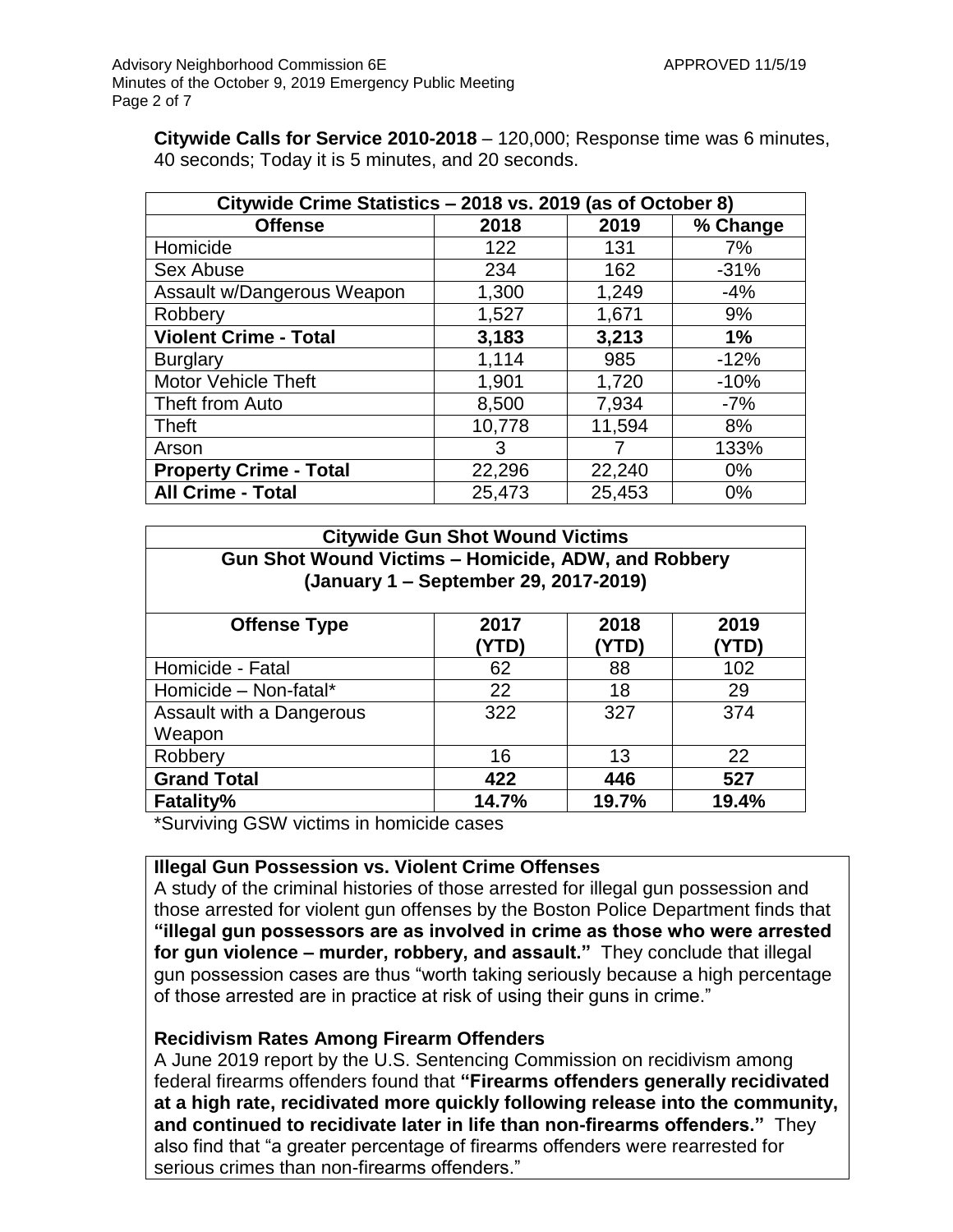| Citywide Gun Recoveries by District - January 1 - September 29 |            |        |       |  |  |
|----------------------------------------------------------------|------------|--------|-------|--|--|
| <b>Number of Gun Recoveries by District</b>                    |            |        |       |  |  |
| <b>District</b>                                                | 2018       | 2018   | 2019  |  |  |
|                                                                | (Total CY) | 'YTD*) | YTD)  |  |  |
| 1D                                                             | 171        | 138    | 117   |  |  |
| 2D                                                             | 57         | 35     | 76    |  |  |
| 3D                                                             | 141        | 99     | 144   |  |  |
| 4D                                                             | 176        | 145    | 177   |  |  |
| 5D                                                             | 245        | 192    | 298   |  |  |
| 6D                                                             | 404        | 300    | 374   |  |  |
| 7D                                                             | 543        | 431    | 450   |  |  |
| Total                                                          | 1,737      | 1,340  | 1,636 |  |  |

In 2019 YTD, 49% of MPD's firearms recoveries occurred in 6D or 7D. \*Year-to-date (YTD) is as of September 29. Statistics are preliminary and subject to change.

Currently, the consequences for carrying a firearm in Washington, DC are not deterring this behavior. We are seeing a small group of repeat violent offenders continue to carry and use firearms throughout the District.

#### The **District of Columbia Sentencing Commission voted to decrease sentences for felons convicted of illegally possessing a gun** in the District and to reduce the impact of prior felon-in-possession convictions on any future sentence an offender might incur.

 *Repeat offenders who have committed gun crimes will be back on the street sooner, once again endangering our community.*

#### **Incarceration Reduction Amendment Act (IRAA)**

- The Council recently passed legislation that allows people who have committed the most serious violent crimes in DC to apply for early release from jail if they were under 18 at the time of the crime – and have served 15 years of their sentence.
	- o *So far, 22 people have petitioned: 21 have been granted early release and 1 was made immediately eligible for parole.*
- The legislation does not take into consideration the experiences of the victims, and directs judges not to consider the nature of the underlying offense.
- As police officers, we work with victims and their substantial trauma every day. We understand why they feel this law has left them powerless.
- The Council is looking to expand the age at the time of crime to those committing heinous violence at age 24 or younger.
- The Washington Post analyzed data and found that 85% of the more than 580 offenders who would become eligible were convicted of murder, manslaughter, or sex assault.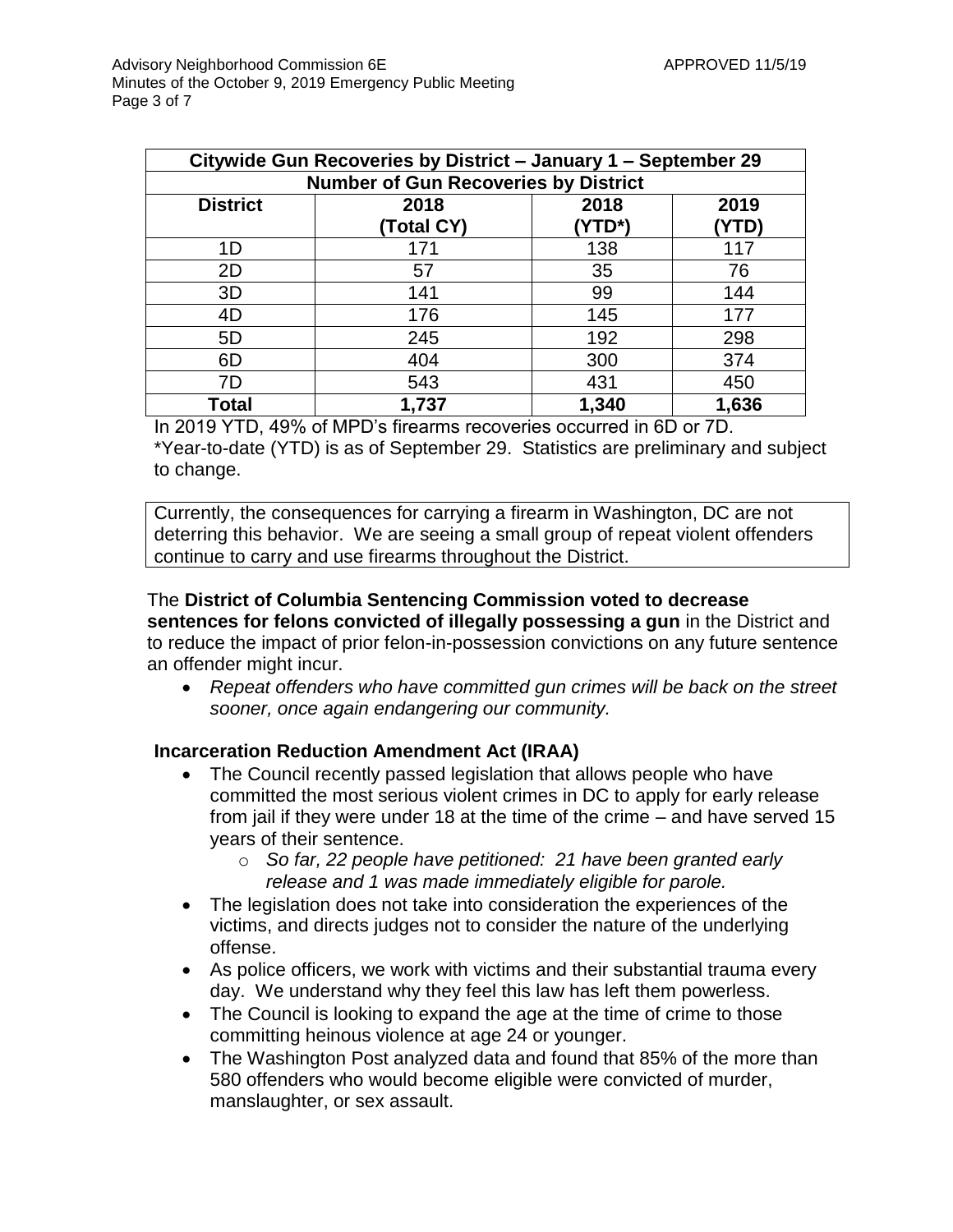#### **MPD's Budget**

- Mayor Bowser's top budget priority is for MPD to reach 4,000 sworn officers.
- MPD currently has about 3,800 officers.
- The Council cut \$2.2 million from our FY20 personnel budget that the Mayor had proposed for additional hiring.

#### **Extreme Risk Protection Orders ("Red Flag" Laws)**

- In 2018, the Council passed new legislation to establish an Extreme Risk Protection Order (ERPO).
- An ERPO allows family members or those in a relationship, mental health professionals, and MPD to petition the court for an order to surrender firearms based on information that the owner poses a significant danger to themselves or others.
- This provides immunity for the subject of being charged with gun possession and registration crimes, as already existed in the law for people who voluntarily surrender a firearms to MPD.
- MPD has filed one ERPO so far.
- MPD will continue to handle illegal firearm cases using existing laws and processes which tend to be faster than using multiple petitions to ensure expedient removal of a firearm from dangerous situations.

# **Gun Trafficking Laws**

Currently, trafficking guns is treated no more seriously than carrying an illegal gun in the District. There is nothing to deter people from making money by selling the guns that are terrorizing our neighborhoods.

The Council did not move the Mayor and MPD's proposed legislation to enhance gun trafficking laws by:

- Establishing specific offenses with higher penalties for having guns with no serial numbers or stolen guns, two hallmarks of gun trafficking.
- Enhancing the penalty for illegal sales of guns, which has a current penalty of no more than one year.

# **ANC 6E (Third District)**

#### **Year-to-Date Crime Comparison**

**January 1 – October 7, 2018 vs. 2019**

| <b>Offense</b>               | 2018 | 2019 |
|------------------------------|------|------|
| Homicide                     |      |      |
| Assault with a Dangerous     | 13   | 13   |
| Weapon                       |      |      |
| Robbery                      | 24   | 34   |
| <b>Violent Crime - Total</b> | 38   | 47   |

# **3D's Strategy to Address Violent Crime Increase in ANC 6E**

- Increase foot beat, bicycle, and Segway deployments.
- Deployed the Criminal Interdiction Unit.
- Incorporated overtime and Crime Suppression Teams from around the City.
- Transitioned a crime camera to the area.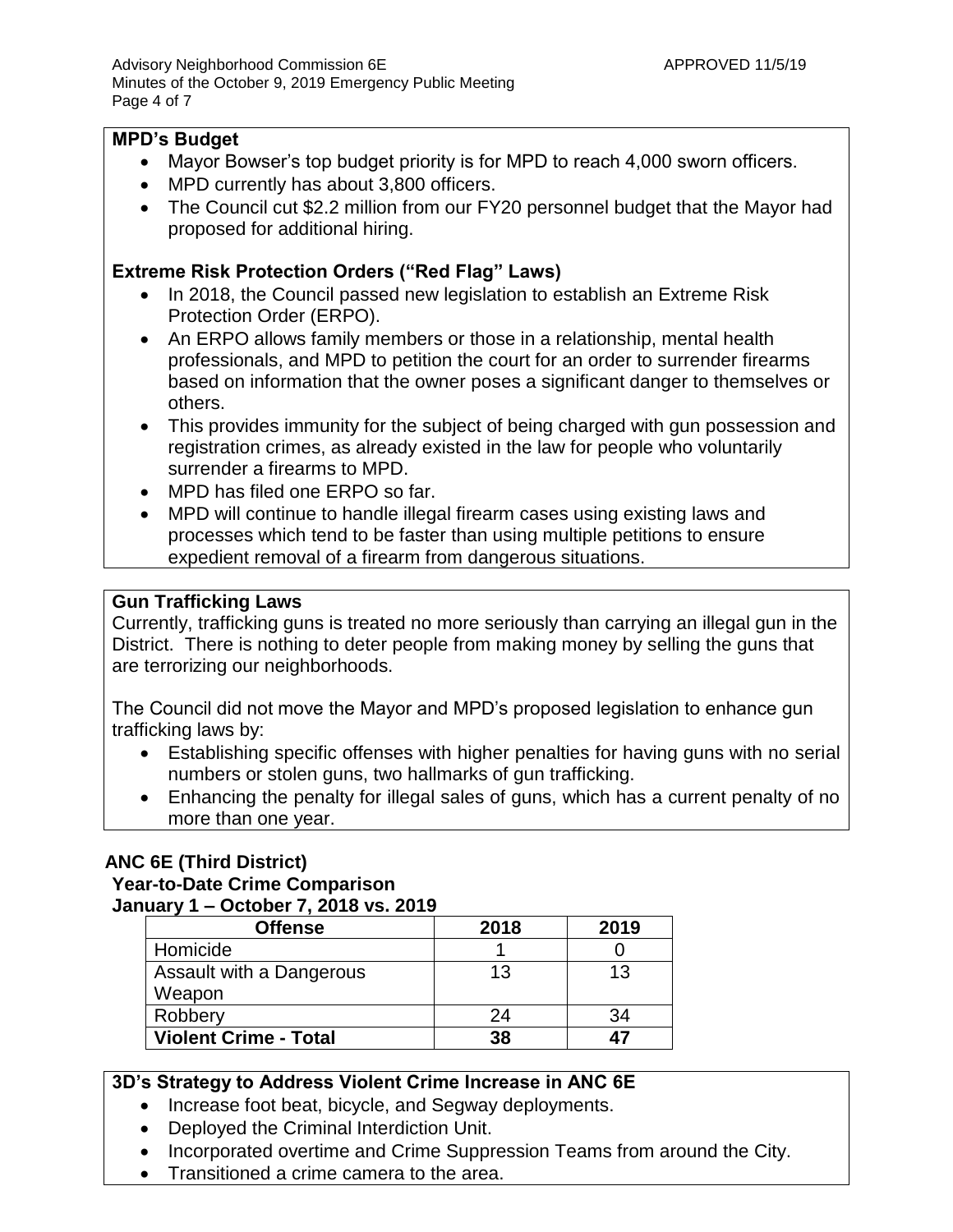Heightened outreach to local businesses, residents, and property managers to discuss violent crime issues and general concerns.

# **If You See Something, Say Something**

- **Be Aware.** It's critical to report any suspicious activity to MPD.
- **Call 3-1-1 and Report Issues.**
- **Private Security Camera System Incentive Program.** If you have questions about the rebate or voucher program, contact [security.cameras@dc.gov](mailto:security.cameras@dc.gov) or 202-727-5124.
- **Stay in the Know!** Follow MPD on Twitter, Instagram, Facebook, etc.

### **Stuart Emerman, MPD Third District Commander reported the following:**

- In the past week and half, there have been three major crimes in Shaw  $-$  a homicide and two shootings. All of these are currently under investigation by MPD detectives. He is hopeful for more progress.
- In the meantime, MPD has gotten approval for overtime for officers in cars, scooters, bicycles, and plain clothes to be deployed in the 7<sup>th</sup> Street Corridor as far as O Street, NW. They are out moving around and engaging the community.
- Each district has a Crime Suppression Team; a portable camera was moved to  $7<sup>th</sup>$ and S Streets, NW;
- He urged residents to look into the Mayor's Camera Rebate Program; Nest cameras are good. MPD is doing outreach to the public and residents.
- Juvenile Crime is very big here; we need to reach these kids; fear of the judicial court system is not there for these kids;
- 3D crimes are posted on Yahoo;
- We need the community's help; hopefully we can get the guns off the street.

# **IV. PRESENTATION - COUNCILMEMBER CHARLES ALLEN**

Councilmember Charles Allen stated the following:

- He Chairs the Committee on Judiciary and Public Safety; the Committee has taken the following steps in the last two years:
	- o Expanded the senior police officer program;
	- o Tripled the funding for neighborhood safety engagement;
	- $\circ$  Looked at our laws DC has the toughest laws on the books; increased penalties for extended magazine clips;
	- o Also worked with the "Cure the Violence" model;
- Short-Term Strategies:
	- o Put in more light towers and cameras;
	- $\circ$  He initiated the private security camera program;
	- $\circ$  Office of Neighborhood Safety and Engagement (ONSE) the funding for this went into effect about a week ago;
	- o We are great partners with MPD; the Incarceration Reduction Amendment Act (IRAA) – judges do take into consideration the experiences of victims and survivors; individuals that have been released have not committed crimes again.
	- $\circ$  Guns that have been recovered 2,100 now; we have a divided system prosecutors vs. legislative.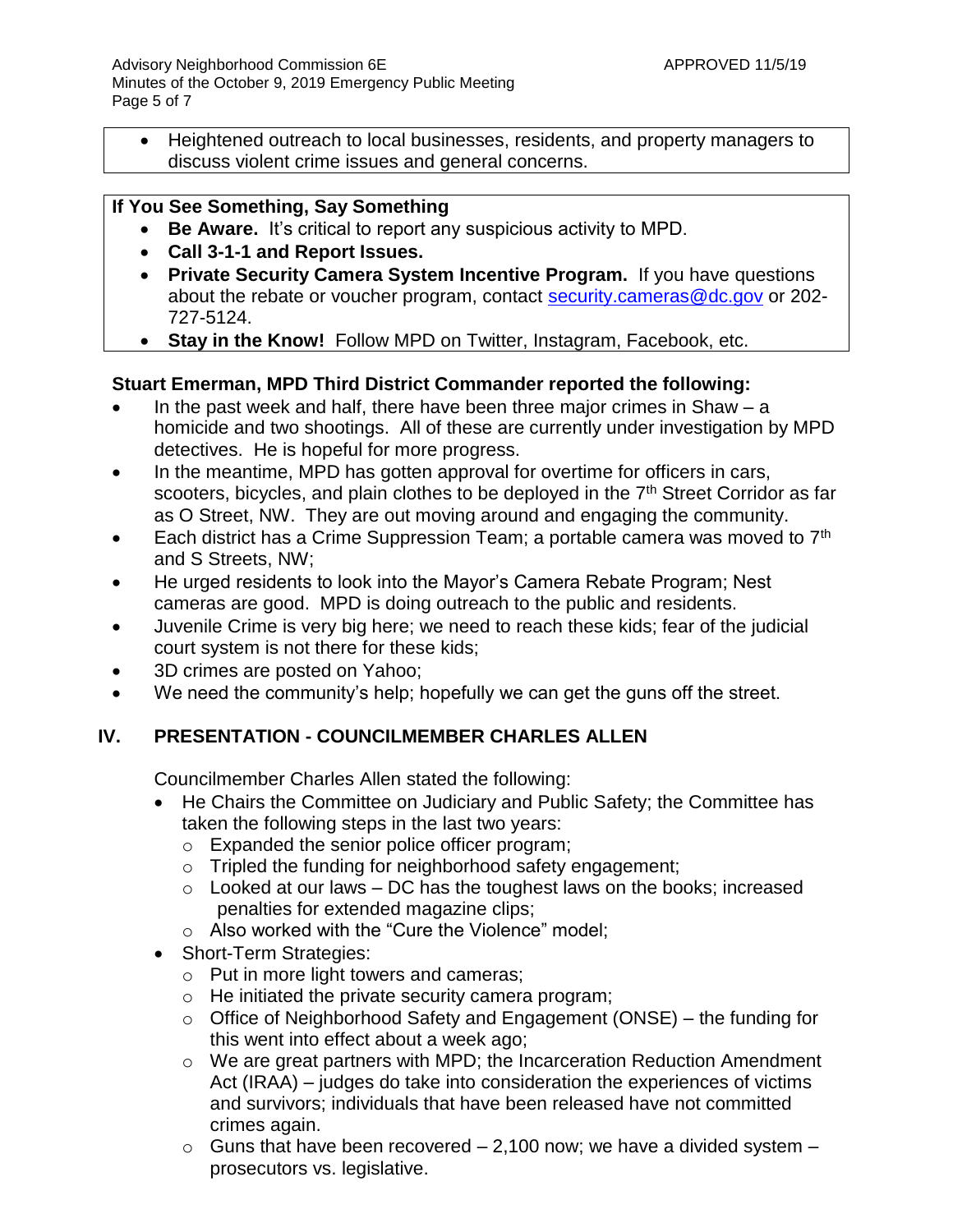Advisory Neighborhood Commission 6E APPROVED 11/5/19 Minutes of the October 9, 2019 Emergency Public Meeting Page 6 of 7

> $\circ$  Red Flag Law – he initiated this – this helps get guns off the streets; ours focuses on illegal guns.

# **V. Q&A/COMMENT PERIOD**

# **A. Commissioners:**

# **1. Alexander Padro:**

- $\triangleright$  Represented the community for 19 years;
- $\triangleright$  Community was the "Wild, Wild West" before, but was able to get crime down to a dull roar;
- $\triangleright$  Had dedicated foot beats on  $7<sup>th</sup>$  Street engaging everyone; they were invaluable in being able to have a neighborhood where our residents could feel comfortable going out day or night; at the beginning of this year, MPD stopped putting foot beats on the streets; there are now young people smoking marijuana and urinating and defecating in the streets; there is an increase in drug interactions taking placing in broad daylight – now seeing crews; this sense of lawlessness has to be brought under control;
- $\triangleright$  We had a community policing model Officer Berlin was a great foot beat cop – used to call him "Robo Cop"; we need more "robo cops";
- $\geq$  3D has deployed foot beats again, but he has not seen them;
- $\triangleright$  Need a visible presence of officers on foot!
- $\triangleright$  Need to get more involved in providing Victim Impact Statements;
- $\triangleright$  Would like all of us to ask MPD to bring back foot beats that the community can see on a regular basis;

**MPD Response:** There are more foot beats and cameras in 3D; 200 more officers to be on the foot beats per the Mayor.

# **2. Rachelle Nigro:**

 $\triangleright$  In a statement directed to Councilmember Allen, Commissioner Nigro stated that DPR has a lousy partnership with the community, i.e., the Kennedy Recreation Center; activity at New York Avenue and Kirby Street; this is government-owned land and nothing is being done; do something with DPR!

**Councilmember Allen Response:** You are correct.

# **3. Frank Wiggins:**

- $\triangleright$  Thanks to Councilmember Allen and MPD for their responsiveness;
- "When You See Something, Say Something;" Thanks to Captain Kim for having the camera installed at  $7<sup>th</sup>$  & S Streets, NW;
- **EXEC** Thanks to Councilmember Allen for the Incarceration Reduction Amendment Act (IRAA);
- $\triangleright$  Need to find solutions to the problems.
- **4. Alex Marriott:**